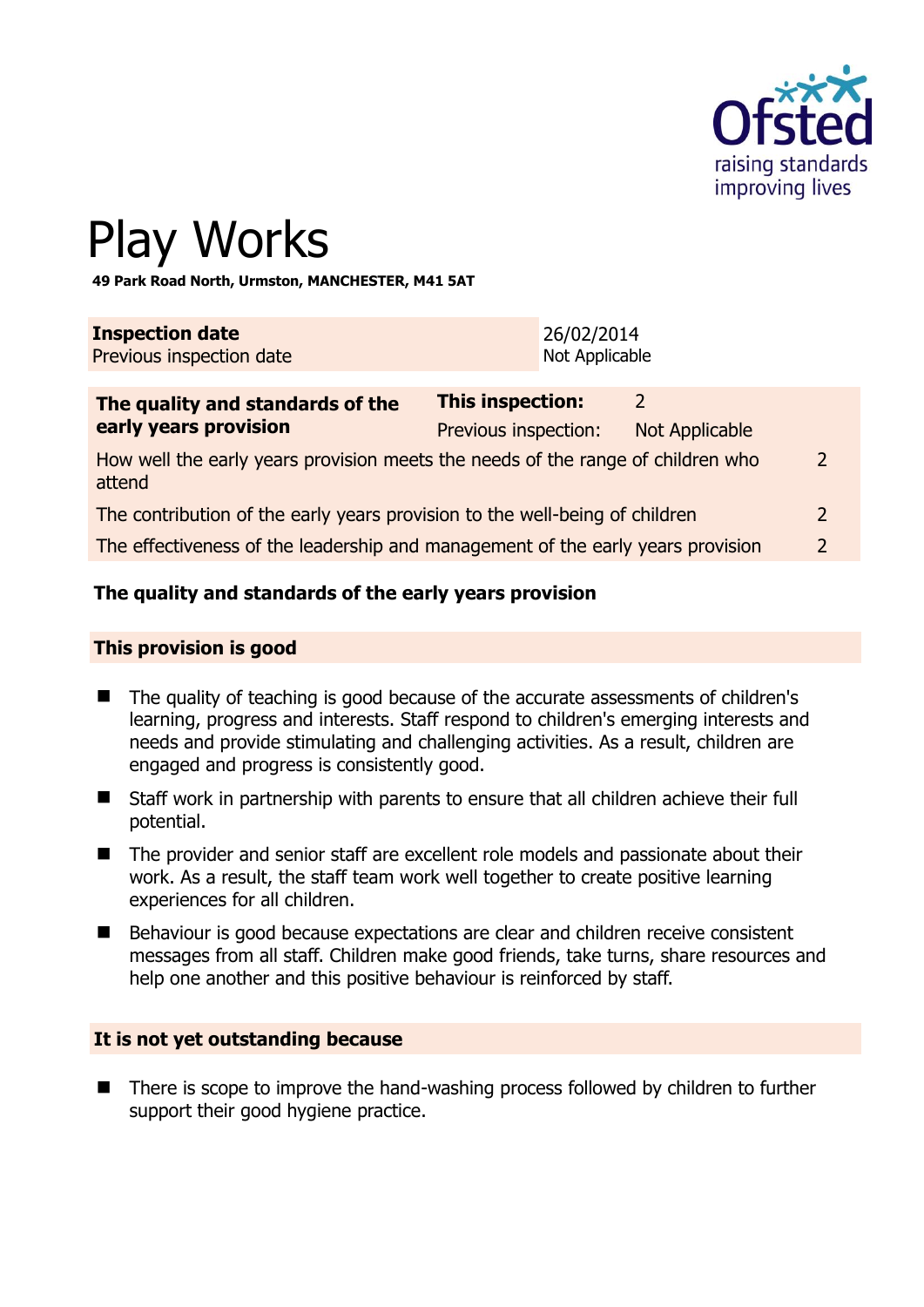# **Information about this inspection**

Inspections of registered early years provision are:

- $\bullet$  scheduled at least once in every inspection cycle the current cycle ends on 31 July 2016
- scheduled more frequently where Ofsted identifies a need to do so, for example where provision was previously judged inadequate
- **•** brought forward in the inspection cycle where Ofsted has received information that suggests the provision may not be meeting the legal requirements of the Early Years Foundation Stage or where assessment of the provision identifies a need for early inspection
- **•** prioritised where we have received information that the provision is not meeting the requirements of the Early Years Foundation Stage and which suggests children may not be safe
- scheduled at the completion of an investigation into failure to comply with the requirements of the Early Years Foundation Stage.

The provision is also registered on the voluntary and compulsory parts of the Childcare Register. This report includes a judgment about compliance with the requirements of that register.

# **Inspection activities**

- $\blacksquare$ The inspector observed children in the pre-school playroom and outside learning environment.
- The inspector conducted a joint observation with the Early Years Professional.
- $\blacksquare$ The inspector looked at children's learning assessments, a selection of policies, procedures, risk assessments and staff records.
- The inspector held a meeting with the provider and spoke to staff throughout the inspection when appropriate.
- The inspector took account of the views of parents and carers spoken to on the day.

**Inspector** 

Michelle Jacques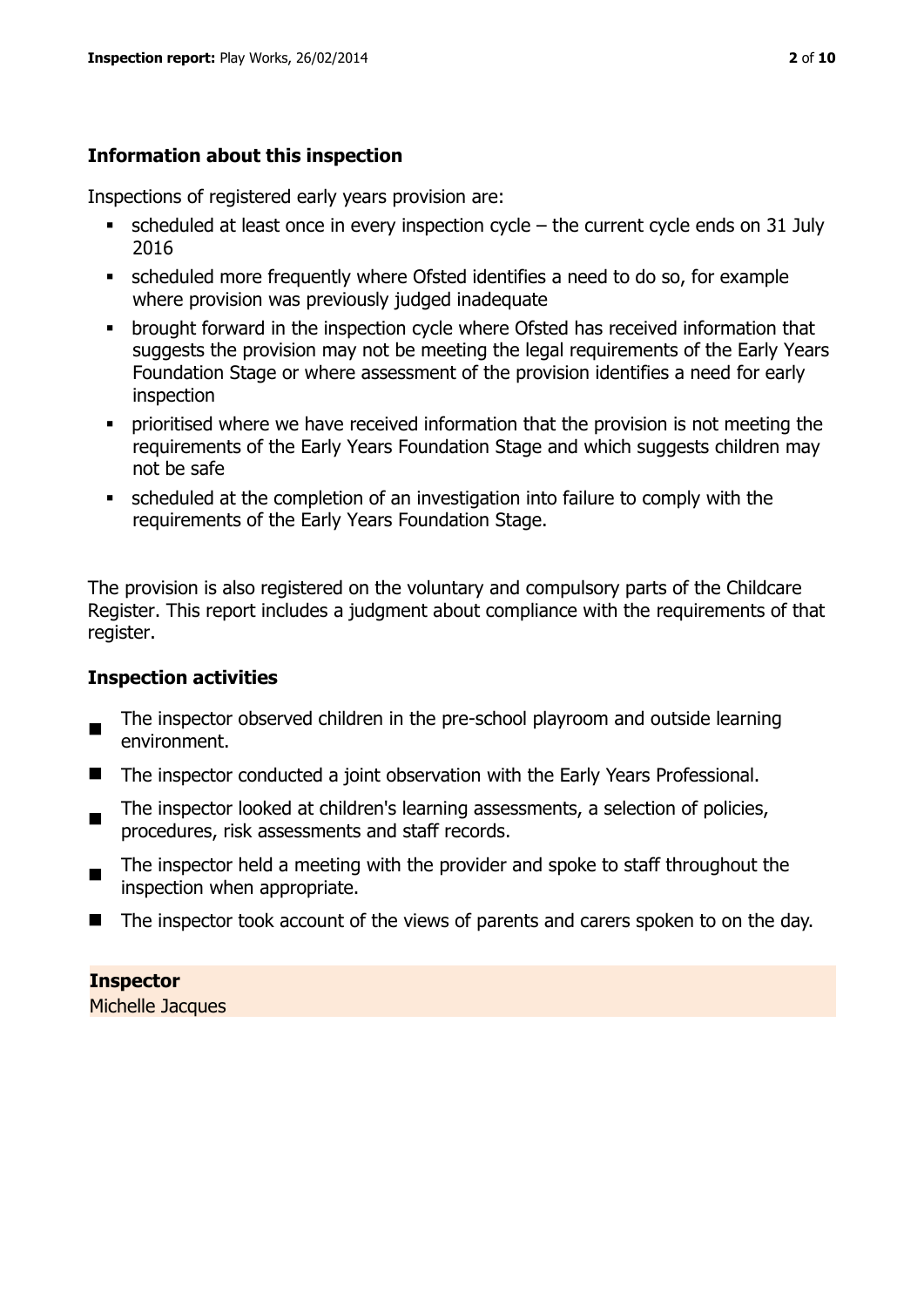# **Information about the setting**

Play Works was originally registered in 2004 on the Early Years Register and the compulsory and voluntary parts of the Childcare Register. It re-registered in 2013 due to a change in status to becoming a limited company. It is situated in converted premises in the Urmston area of Trafford, and is managed by the directors of the company. The setting serves the local area and is accessible to all children. It operates from one playroom and there is a fully enclosed area available for outdoor play. The setting employs six members of childcare staff. Of these, three hold appropriate early years qualifications at level 3 and one has Early Years Professional Status. The setting opens Monday to Friday all year round and is closed for one week at Christmas and all bank holidays. The setting opens from 7.45am until 6pm. The setting operates sessional care, wrap around care, before and after school and holiday care. Children attend for a variety of sessions. There are currently 88 children attending, 43 of which are in the early years age group. The setting provides funded early education for two-, three- and four-year-old children. It supports children who speak English as an additional language and children with special educational needs and/or disabilities.

# **What the setting needs to do to improve further**

# **To further improve the quality of the early years provision the provider should:**

**I** improve the systems for hand washing to reduce the risk of cross-infection.

# **Inspection judgements**

#### **How well the early years provision meets the needs of the range of children who attend**

Children are well cared for in a welcoming, bright and busy setting. Staff have a good and clear understanding of how to stimulate learning and development, following the requirements of the Early Years Foundation Stage. Stimulating activities are provided to challenge children and staff skilfully follow children's interests to extend learning. For example, children enjoy a cutting activity using various resources, such as straws and tissue paper. Children show an interest in shapes and this is extended through encouragement to cut squares, rectangles and triangles. Staff support children's learning through a secure understanding of their individual needs and preferences. Activities are provided to include various ages and development stages. As a result, all children are making good progress because educational programmes and activities provided are appropriate and stimulating. This means that children are learning a good range of skills to support them for their next stage in learning, such as school. Children remain engaged and learning opportunities are not missed. Parents are encouraged to contribute to children's ongoing assessment. Consequently, collaboration with parents ensures a comprehensive understanding of children's individual needs. For example, individual progress summaries are sent home and parents are requested to contribute to the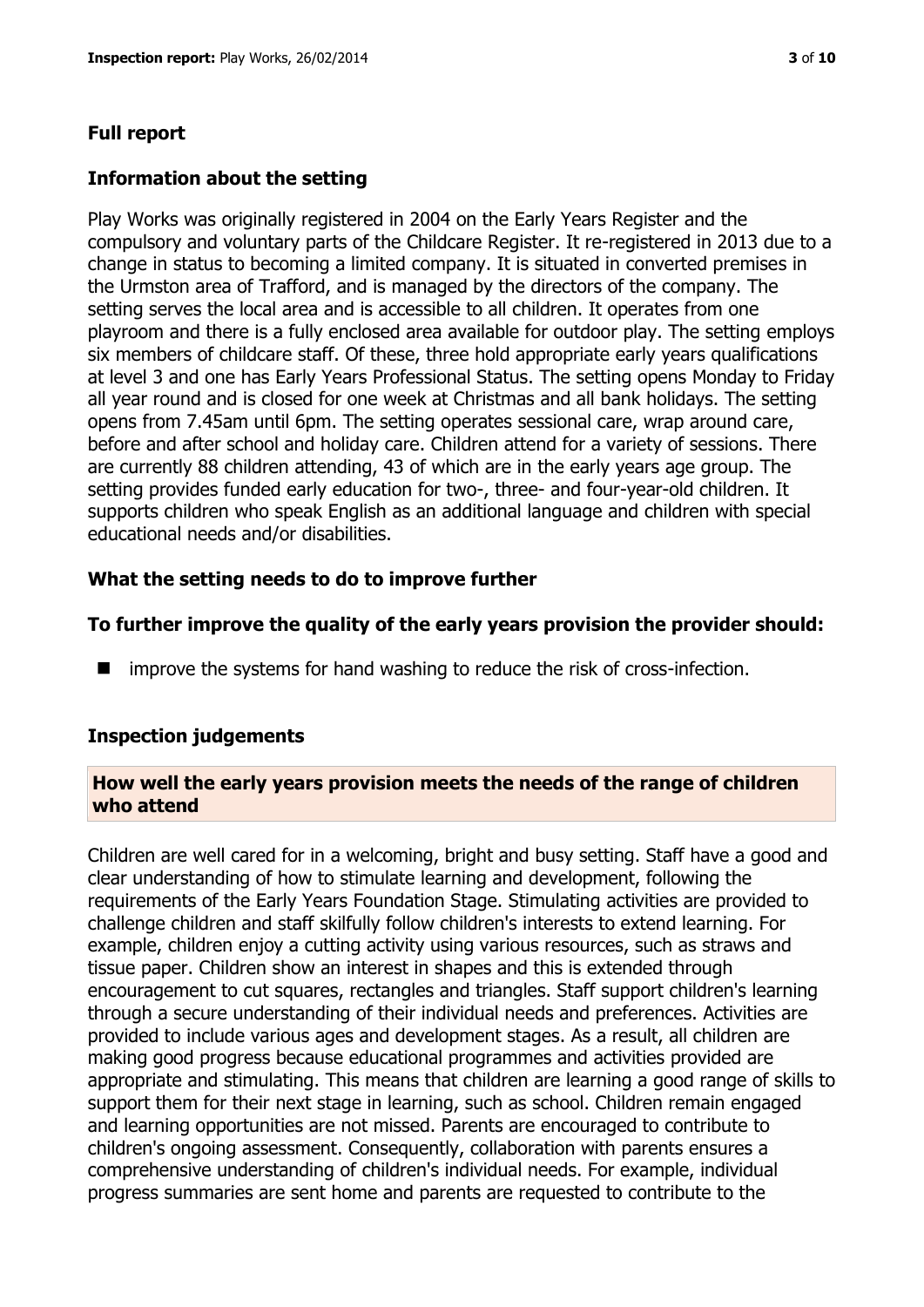summary. This demonstrates a good approach to valuing information from parents and helps the key person to be fully informed. Children with special educational needs and/or disabilities receive good support. Effective partnership working with parents and other professionals, ensures that children's needs are fully met.

Children's communication and language development is supported by staff's good questioning skills. Children are vocal within the setting and communicate comfortably with other children and adults. Children are happy, confident and are making good progress socially and consequently, communicate openly and with ease. Staff mostly ask open questions to extend vocabulary. In response, children use complex sentences, such as 'My play dough is yellow and it feels squishy'. Friendships between children exist, supporting communication with others. Children are happy to discuss and negotiate between themselves and staff encourage children to interact with each other. As a result, children are provided with opportunities to develop communication skills with both adults and children. Children are confident to ask for help and express concerns and these requests are quickly met by staff. For example, children are encouraged to put their own coats before going outside. Staff encourage older more able children to help younger children and this provides an opportunity for open communication. Some children ask for help, such as 'I can't do it, my zip is stuck' and adults offer assistance when needed. Books and literature are provided to develop communication and language skills. For example, children describe illustrations and repeat a familiar phrase, such as 'You can't catch me' during an adult-led story session about a gingerbread man.

Children enjoy physical activities both indoors and outdoors and benefit from fresh air and exercise as part of their routine. The outdoor environment provides extensive opportunities for children to practise their physical skills, enabling them to be active, climb and balance. Children ride bikes outdoors, negotiating obstacles at speed. Children throw and catch balls with support from staff and praise celebrates achievement. Children are developing well physically and occasionally, development in this area is rapid.

# **The contribution of the early years provision to the well-being of children**

The key person system is strong and children benefit from warm relationships with key staff. Parents comment that staff are 'brilliant' and children are 'developing well'. Staff are friendly and children occasionally seek reassurance, although mostly children are very independent learners. Staff praise and encourage children throughout activities and this helps motivate them to learn. Children's behaviour is very good and staff manage behaviour well. Adult expectations are clear and sharing and turn-taking is encouraged by staff. For example, children are encouraged to work together to build a tower and children wait patiently to contribute their brick to the top of the tower. As a result, children are encouraged to work together and mutually respect one another and this supports their emotional well-being.

The environment is safe, stimulating and well resourced both indoors and outdoors and children engage in a variety of activities to stimulate learning and development an allow them to take and manage appropriate risks. Routines are established and children feel secure in their ability to carry out familiar activities. For example, upon arrival the children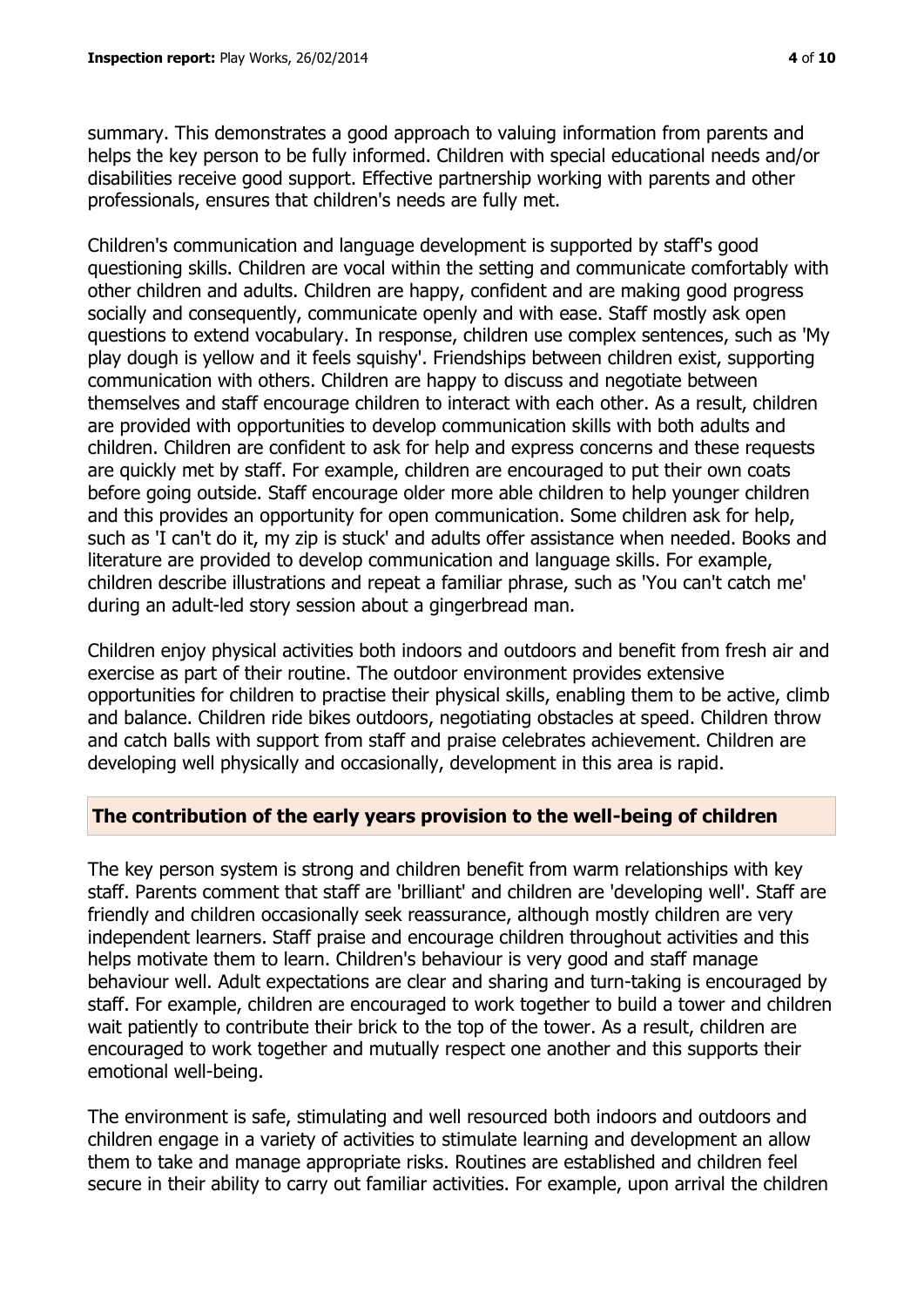enjoy finding their name label and posting it in the post-box. This registration procedure effectively supports children's independence and confidence. Generally good hygiene practices keep the children safe. Staff follow a cleaning rota to ensure the environment and resources are clean and appropriate for use and this safeguards the children. Children are encouraged to independently use the toilet and wash their hands at appropriate times of the day. As a result, children learn the importance of hygiene routines. However, there is scope improve the hand washing routines as some children are unable to reach the paper towel dispenser and so use the fabric towel provided to dry their hands, which presents the risk of cross-infection. A lovely variety of snacks are offered to children including fresh fruit, tomatoes, cucumber, carrot, grapes, apple, milk and water. This ensures children enjoy food and experience a variety of tastes.

Children are well prepared for transition to school or other settings. Transition summaries are written by the key person to assist the transition by communicating learning styles or needs prior to a child leaving. Children are independent and confident, contributing to easy adjustments during periods of change.

# **The effectiveness of the leadership and management of the early years provision**

Leadership and management is good. Children are kept safe by comprehensive policies and procedures supporting the smooth day-to-day running of the provision. Staff have a good knowledge of safeguarding procedures, which ensures that children are kept safe at all times. Staff work well as a team and are led by motivated and enthusiastic directors/managers. The directors effectively monitor the quality of teaching and learning by being hands-on and visible role models and are present in the pre-school all the time. As a result, children are welcomed into a happy environment by keen and motivated staff members. Risk assessments are in place to help keep children safe and these are reviewed when required to ensure they are up to date and relevant for the children accessing the provision. Risk assessments are robust and ensure that hazards are minimised and the environment safe.

Effective self-evaluation procedures are in place and priorities for improvement are identified. A clear plan for future improvement enables the management team to drive continuous development. The team's professional development is identified. Staff engage in regular training including Makaton and food hygiene and professional development is good.

Partnership working with parents is well established and parent's views are positive regarding leadership, development and systems, that all contribute to children making good progress. Management engage with parents and families well and as a result, individual needs are understood and met. Children are happy and make good progress in this friendly setting.

# **The Childcare Register**

The requirements for the compulsory part of the Childcare Register are **Met**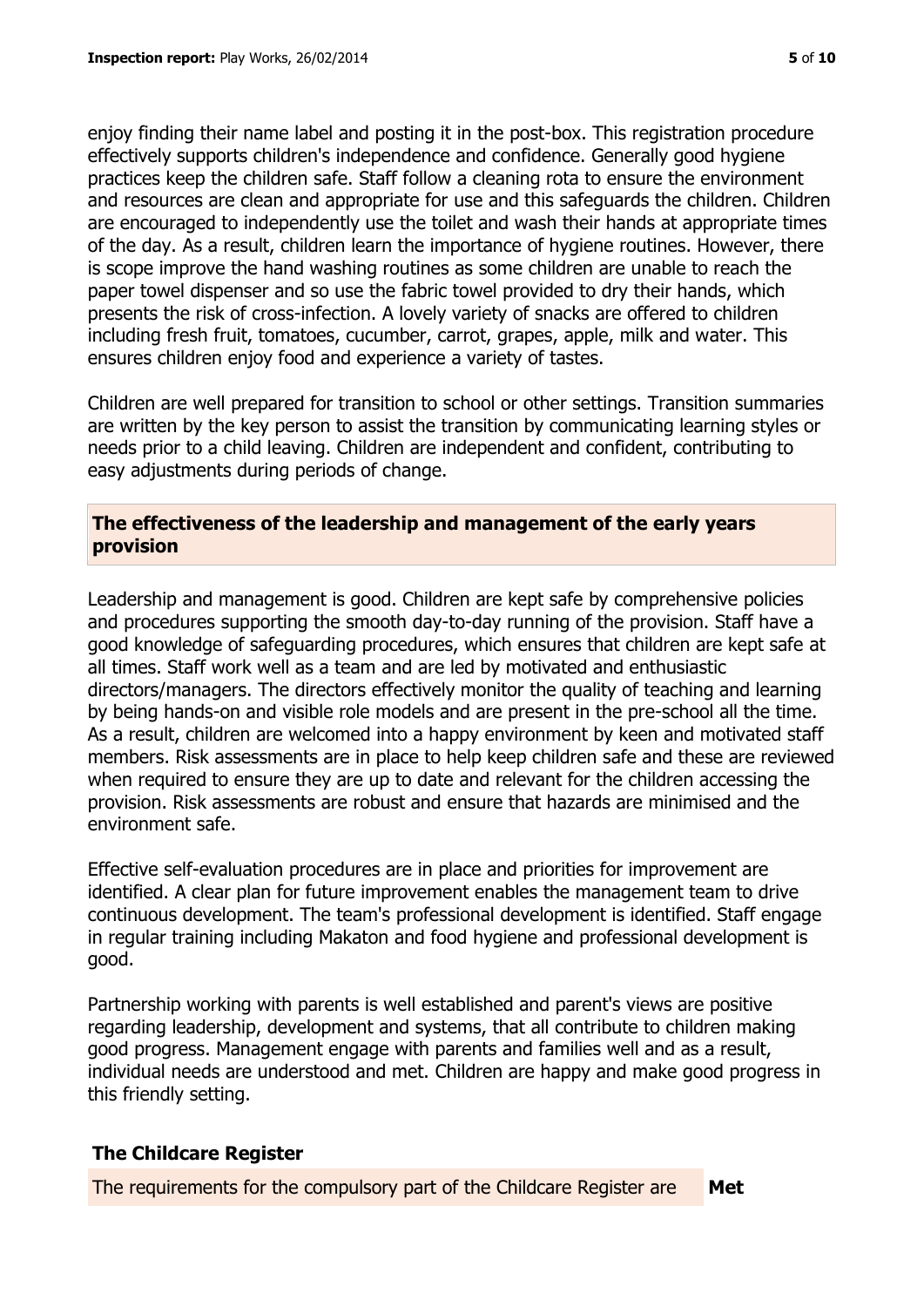The requirements for the voluntary part of the Childcare Register are **Met**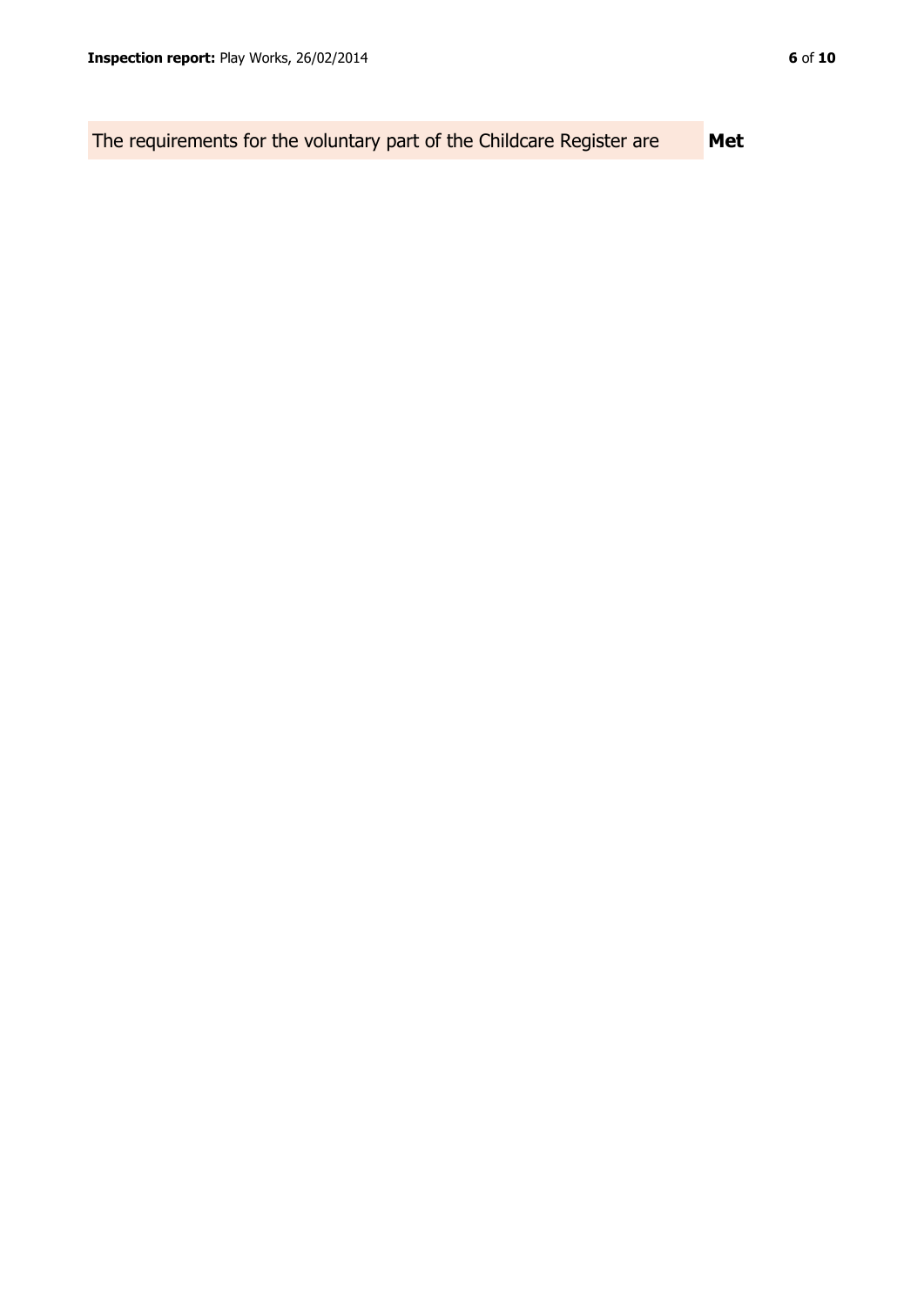# **What inspection judgements mean**

# **Registered early years provision**

| <b>Grade</b> | <b>Judgement</b>        | <b>Description</b>                                                                                                                                                                                                                                                                                                                                                                                |
|--------------|-------------------------|---------------------------------------------------------------------------------------------------------------------------------------------------------------------------------------------------------------------------------------------------------------------------------------------------------------------------------------------------------------------------------------------------|
| Grade 1      | Outstanding             | Outstanding provision is highly effective in meeting the needs<br>of all children exceptionally well. This ensures that children are<br>very well prepared for the next stage of their learning.                                                                                                                                                                                                  |
| Grade 2      | Good                    | Good provision is effective in delivering provision that meets<br>the needs of all children well. This ensures children are ready<br>for the next stage of their learning.                                                                                                                                                                                                                        |
| Grade 3      | Requires<br>improvement | The provision is not giving children a good standard of early<br>years education and/or there are minor breaches of the<br>safeguarding and welfare requirements of the Early Years<br>Foundation Stage. It will be monitored and inspected within<br>twelve months of the date of this inspection.                                                                                               |
| Grade 4      | Inadequate              | Provision that is inadequate requires significant improvement<br>and/or enforcement action. The provision is failing to give<br>children an acceptable standard of early years education and/or<br>is not meeting the safeguarding and welfare requirements of<br>the Early Years Foundation Stage. It will be monitored and<br>inspected again within six months of the date of this inspection. |
| Met          |                         | The provision has no children on roll. The inspection judgement<br>is that the provider continues to meet the requirements for<br>registration.                                                                                                                                                                                                                                                   |
| Not met      |                         | The provision has no children on roll. The inspection judgement<br>is that the provider does not meet the requirements for<br>registration.                                                                                                                                                                                                                                                       |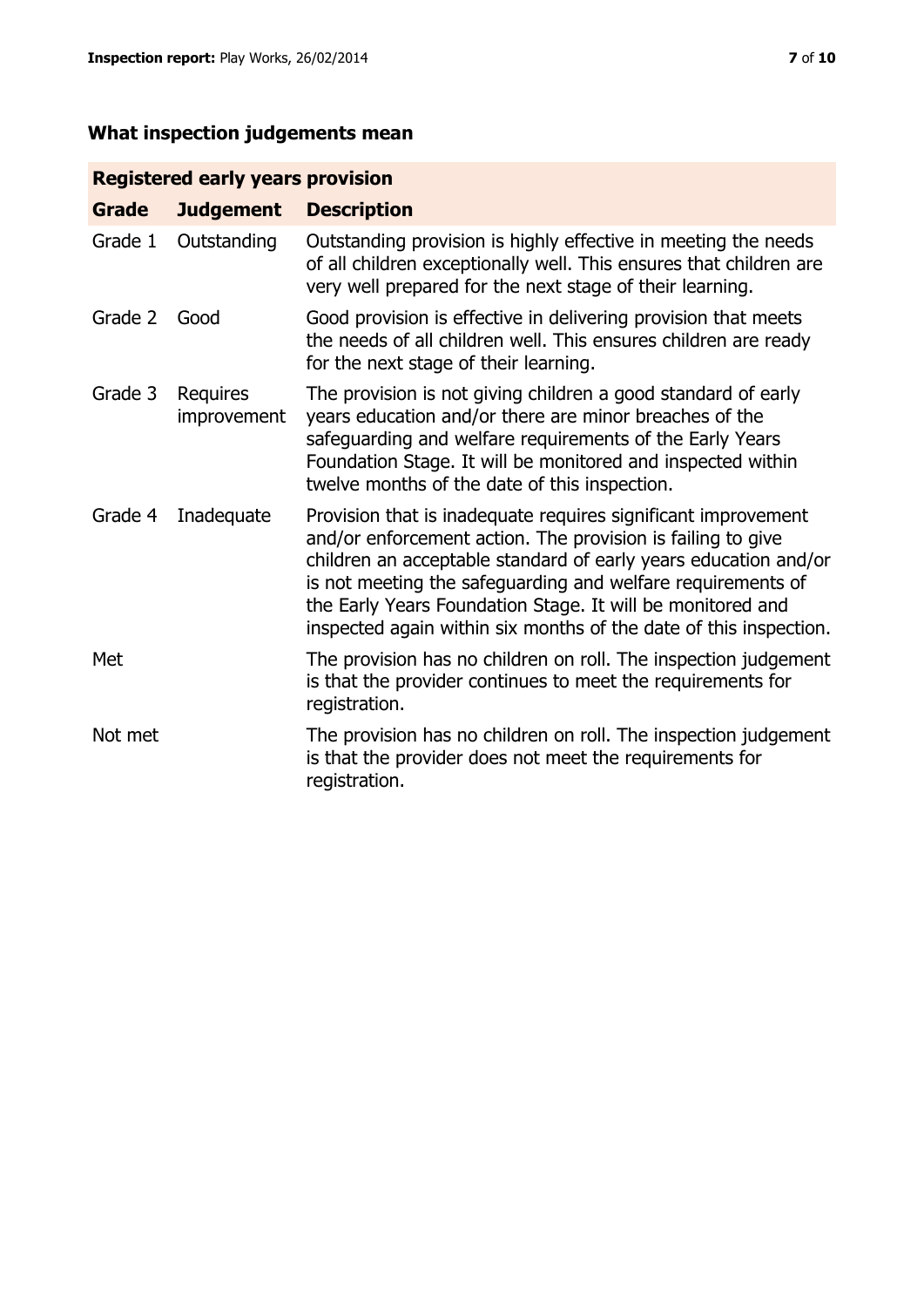#### **Inspection**

This inspection was carried out by Ofsted under sections 49 and 50 of the Childcare Act 2006 on the quality and standards of provision that is registered on the Early Years Register. The registered person must ensure that this provision complies with the statutory framework for children's learning, development and care, known as the Early Years Foundation Stage.

# **Setting details**

| Unique reference number       | EY467347                  |
|-------------------------------|---------------------------|
| <b>Local authority</b>        | <b>Trafford</b>           |
| <b>Inspection number</b>      | 935167                    |
| <b>Type of provision</b>      | Out of school provision   |
| <b>Registration category</b>  | Childcare - Non-Domestic  |
| <b>Age range of children</b>  | $0 - 17$                  |
| <b>Total number of places</b> | 32                        |
| Number of children on roll    | 88                        |
| <b>Name of provider</b>       | Play Works (M/cr) Limited |
| Date of previous inspection   | not applicable            |
| <b>Telephone number</b>       | 01617489400               |

Any complaints about the inspection or the report should be made following the procedures set out in the guidance *'Complaints procedure: raising concerns and making complaints* about Ofsted', which is available from Ofsted's website: www.ofsted.gov.uk. If you would like Ofsted to send you a copy of the guidance, please telephone 0300 123 4234, or email enquiries@ofsted.gov.uk.

# **Type of provision**

For the purposes of this inspection the following definitions apply:

Full-time provision is that which operates for more than three hours. These are usually known as nurseries, nursery schools and pre-schools and must deliver the Early Years Foundation Stage. They are registered on the Early Years Register and pay the higher fee for registration.

Sessional provision operates for more than two hours but does not exceed three hours in any one day. These are usually known as pre-schools, kindergartens or nursery schools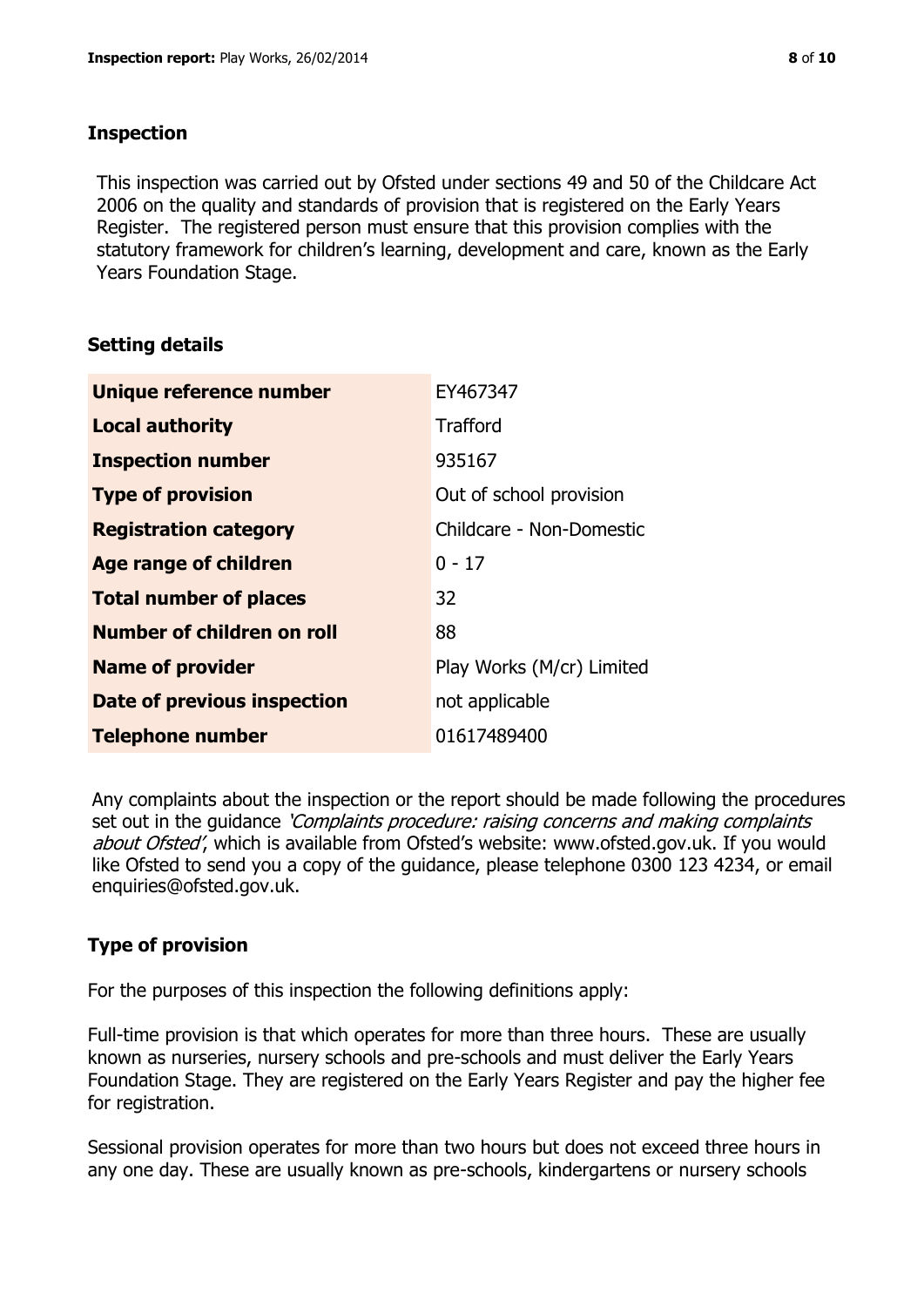and must deliver the Early Years Foundation Stage. They are registered on the Early Years Register and pay the lower fee for registration.

Childminders care for one or more children where individual children attend for a period of more than two hours in any one day. They operate from domestic premises, which are usually the childminder's own home. They are registered on the Early Years Register and must deliver the Early Years Foundation Stage.

Out of school provision may be sessional or full-time provision and is delivered before or after school and/or in the summer holidays. They are registered on the Early Years Register and must deliver the Early Years Foundation Stage. Where children receive their Early Years Foundation Stage in school these providers do not have to deliver the learning and development requirements in full but should complement the experiences children receive in school.